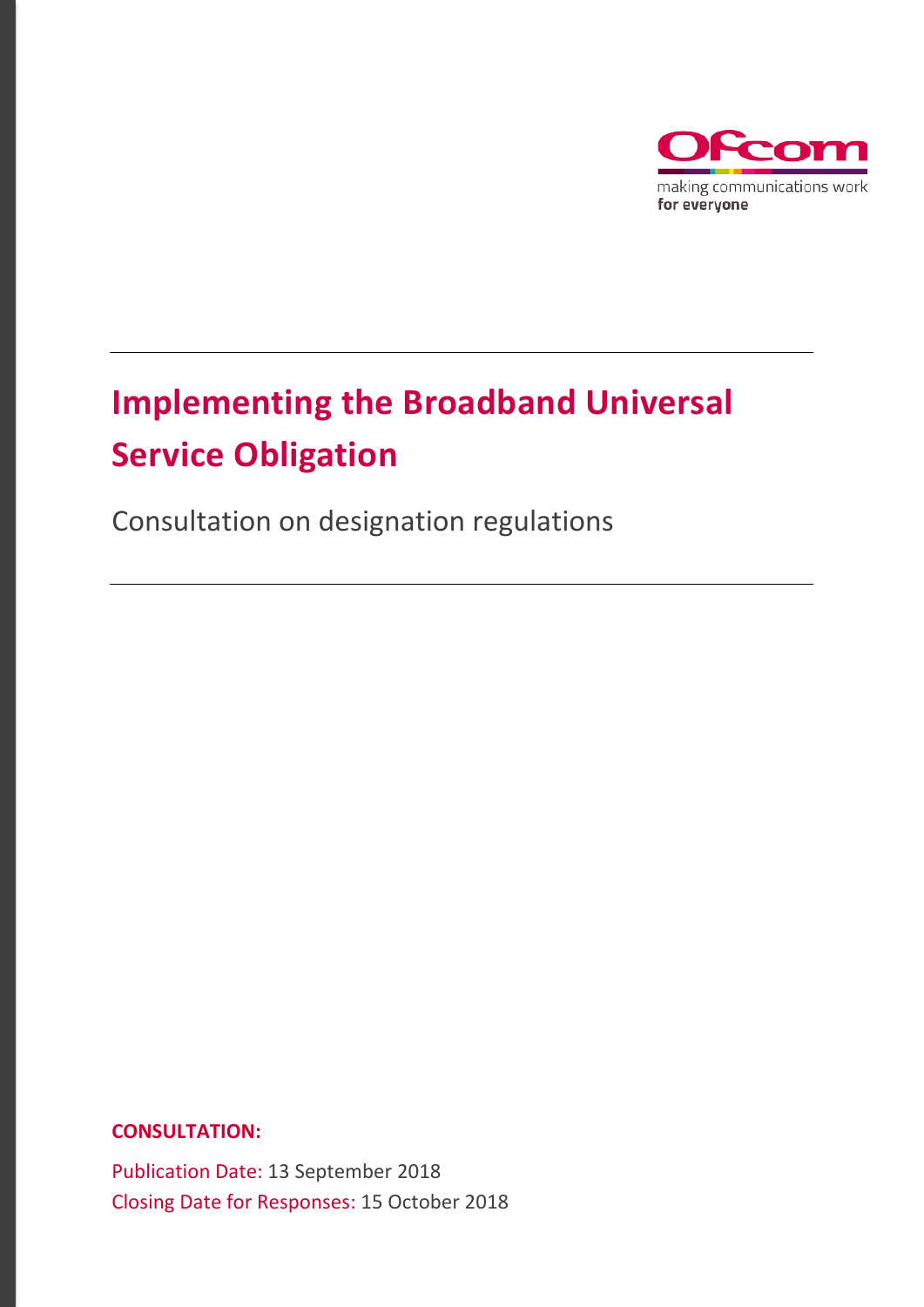# About this document

In March 2018, the Government introduced legislation for a broadband universal service obligation ("USO"), which will give eligible homes and businesses the right to request a decent broadband connection.

Ofcom is now responsible for the implementation of the USO. This document sets out our proposals on the process for the designation of a Universal Service Provider. We will consider wider USO aspects, including the identification of Universal Service Providers and the regulatory obligations which will apply to them, in a further consultation later this year.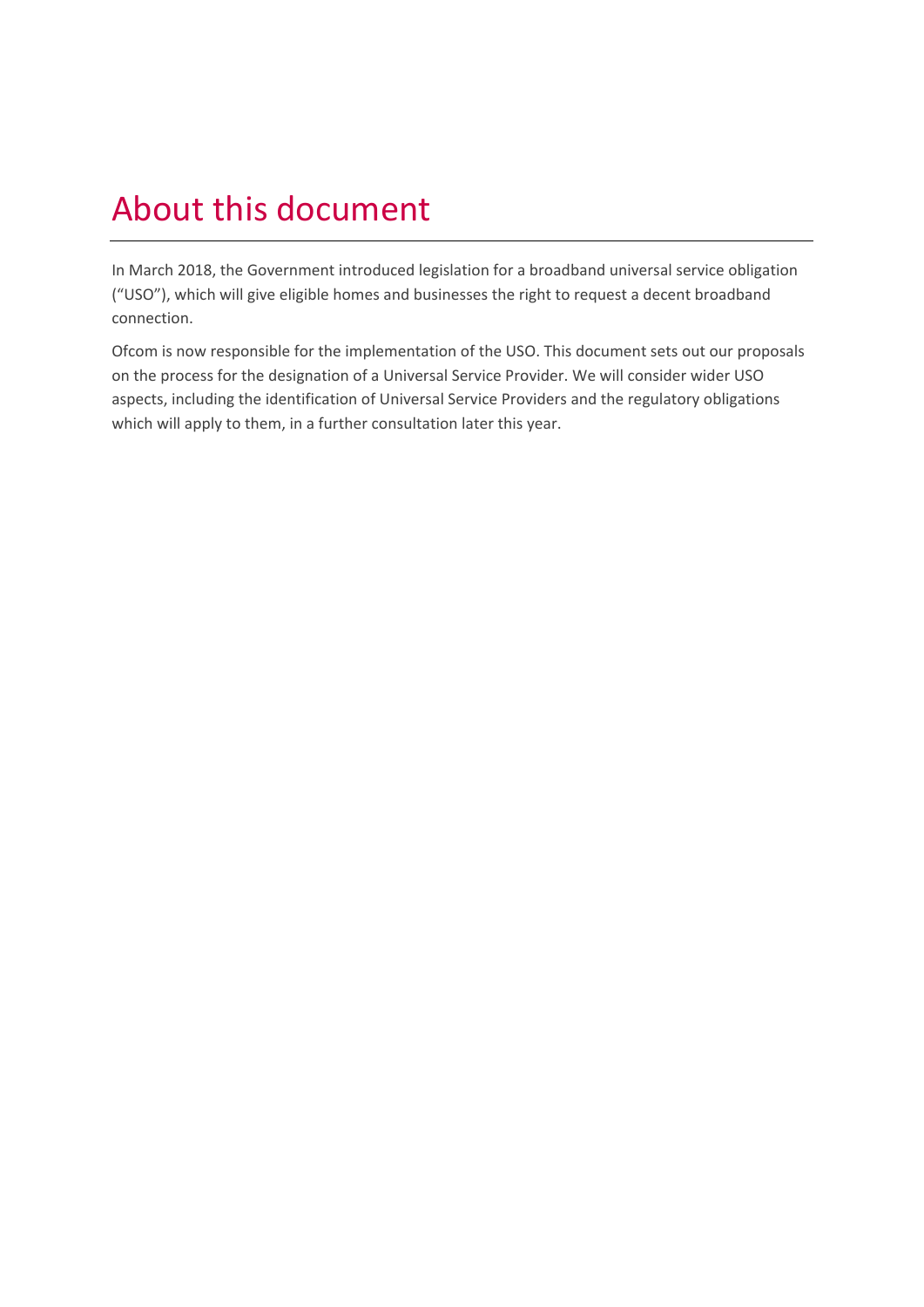# **Contents**

### **Section**

| 1. Summary                           | 1  |
|--------------------------------------|----|
| 2. The Designation Process           | 3  |
| <b>Annex</b>                         |    |
| A1. Draft Regulations                | 9  |
| A2. Responding to this consultation  | 12 |
| A3. Of com's consultation principles | 15 |
| A4. Consultation coversheet          | 16 |
| A5. Consultation questions           | 17 |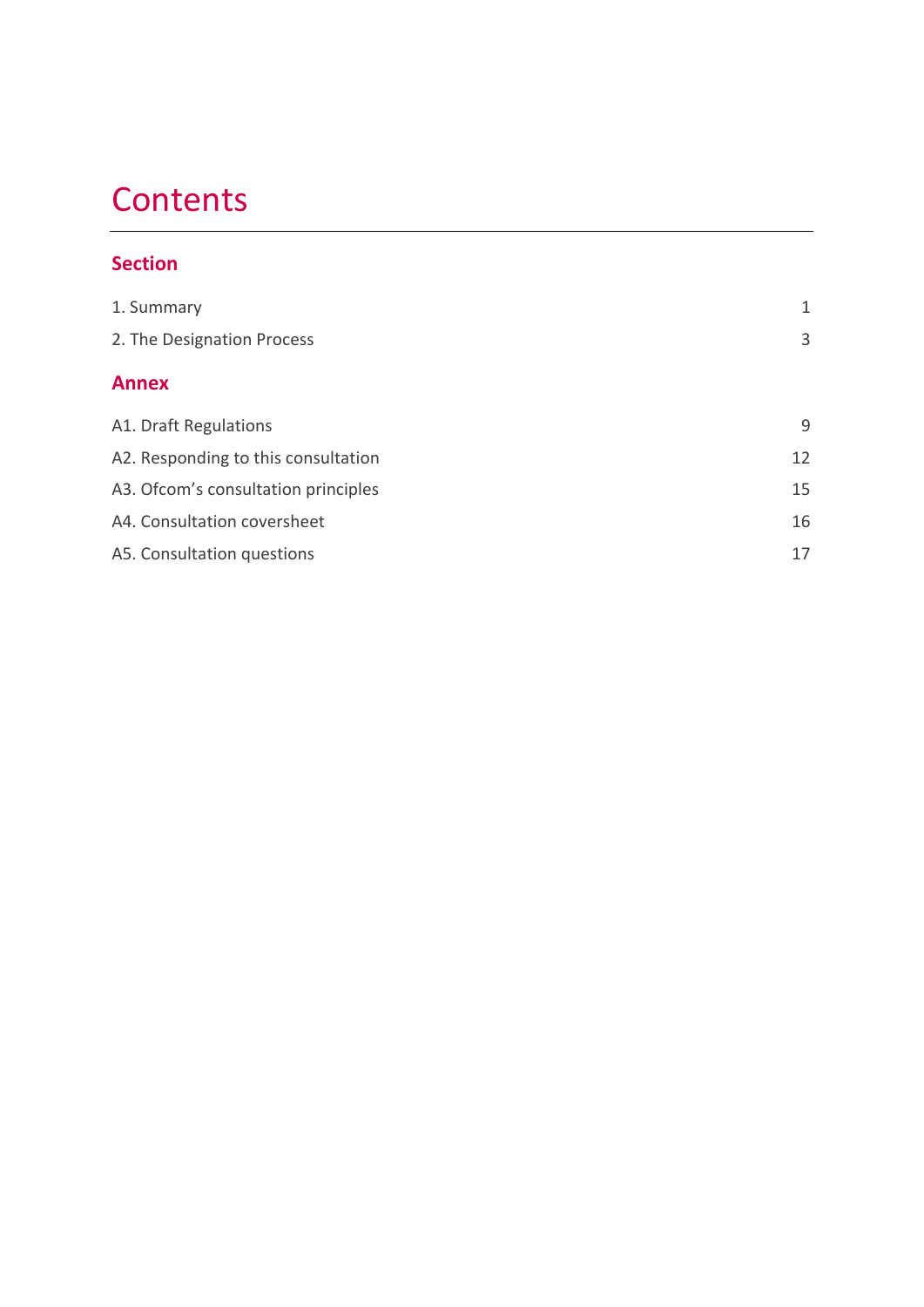# <span id="page-3-0"></span>1. Summary

## **Background**

- 1.1 In March 2018, the Secretary of State made The Electronic Communications (Universal Service) (Broadband) Order 2018 (the "Order") setting out the broadband connections and services which must be made available to all eligible consumers in the United Kingdom ("the USO"). The Order sets out a minimum technical specification for the broadband connections and services which are to be provided and contains eligibility criteria specifying those premises which will benefit from the USO.
- 1.2 In respect of the specification, the Order states that: "affordable broadband connections and services must be provided throughout the United Kingdom with all the following characteristics
	- a) download sync speed of at least 10 megabits per second;
	- b) an upload sync speed of at least 1 megabit per second;
	- c) a contention ratio of no higher than 50:1;

d) latency which is capable of allowing the end-user to make and receive voice calls over the connection effectively;

e) the capability to allow data usage of at least 100 gigabytes per month."

1.3 Consumers and businesses will only be eligible for a broadband connection or service meeting that specification where:

a) a broadband connection that meets the USO specification is not already available;

b) such a connection will not be provided by a publicly-funded rollout scheme in the next year; and

c) the cost of connection is less than £3,400. Where the costs are higher than this amount, consumers and businesses will be able to receive the service if they pay any costs over £3,400.

1.4 Under the Communications Act 2003 (the "Act"), it falls to Ofcom to implement the provisions of the Order by designating particular providers ("Universal Service Providers") as responsible for the provision of the USO and imposing regulatory obligations, in the form of universal service conditions, upon them.

## **The June Consultation**

**.** 

1.5 On 19 June 2018, we issued our 'Request for expressions of interest in serving as Universal Service Provider for broadband' (the "June 20[1](#page-3-1)8 Document").<sup>1</sup> We set out the applicable

<span id="page-3-1"></span><sup>1</sup> [https://www.ofcom.org.uk/\\_\\_data/assets/pdf\\_file/0013/115042/implementing-broadband-uso.pdf](https://www.ofcom.org.uk/__data/assets/pdf_file/0013/115042/implementing-broadband-uso.pdf)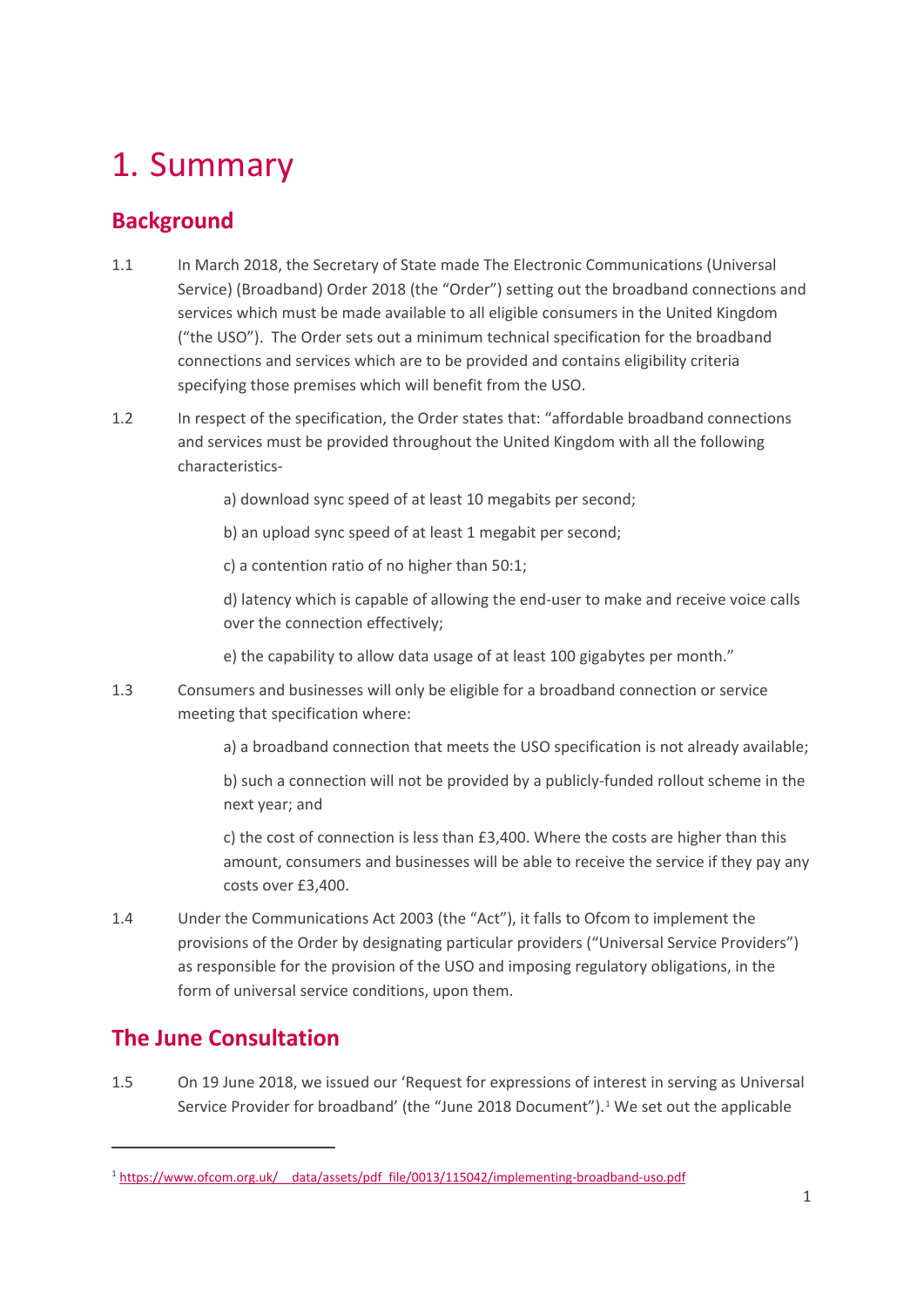regulatory framework and explained that, as the USO is a measure which seeks to serve the interests of consumers our primary objectives in fulfilling our duties under the Act are:

- to deliver the USO as quickly as possible, so consumers benefit as soon as possible;
- to ensure any designated provider can deliver services that meet the USO specifications; and
- to ensure the cost of delivery, and therefore impact on industry and consumers, are minimised.
- 1.6 The June 2018 Document outlined the decisions which fall to be taken by Ofcom under the statutory framework, and set out our initial views on the approach to the designation of Universal Service Providers and the regulatory obligations which could be attached to a designation.
- 1.7 In considering the approach to designation, we set out that, based on discussions with providers and the structure of existing broadband network infrastructure, there appeared to be insufficient interest from providers in delivering the USO on a national basis, or in the same geographic areas, to run an effective competition. Instead, we suggested that a direct designation approach, whereby we would select and designate a provider based on the outcome of our own objective and transparent analysis, would allow the USO to be implemented quickly whilst at the same time ensuring that the process was open to all interested providers. We therefore invited expressions of interest in being designated as a Universal Service Provider, either on a national or sub-national basis.
- 1.8 In response to the June 2018 Document, we received expressions of interest from:
	- Broadway Partners
	- BT
	- **Hyperoptic**
	- KCOM
	- Quickline Communications
- 1.9 We also received responses to the June document from a further six operators, as detailed in Section 2 below.

## **Ofcom's proposals**

- 1.10 We set out in this document our analysis of the responses to the June 2018 Document insofar as they are relevant to the issue of the process that will be used to designate Universal Service providers. We then set out our reasons for proposing to proceed with a direct designation approach. We consider that this approach is most likely to effectively meet our primary objectives.
- 1.11 Other issues covered in the June 2018 Document, including the identification of Universal Service Providers and the regulatory obligations which will apply to them, will be considered in detail in a further consultation later this year.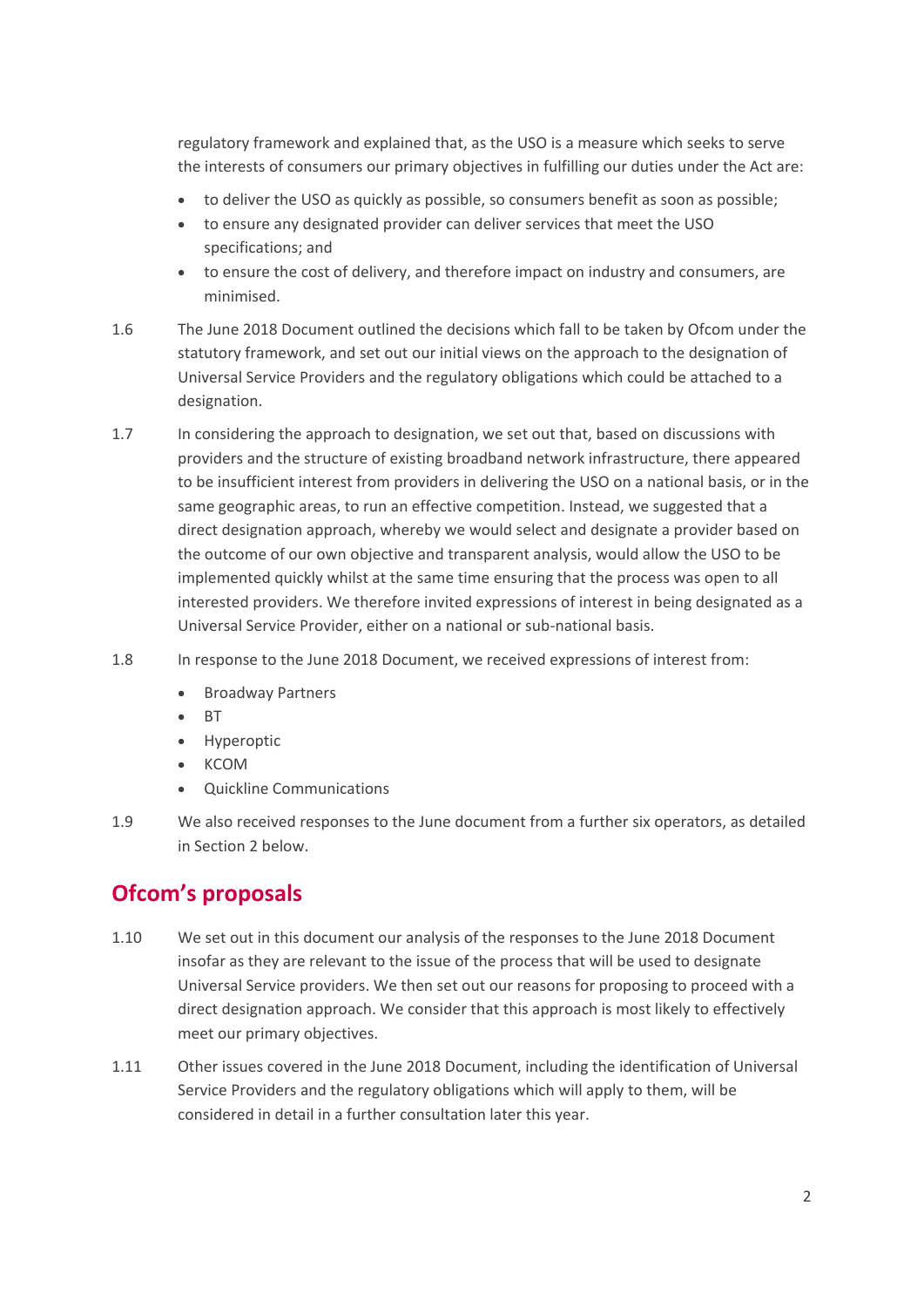# <span id="page-5-0"></span>2. The Designation Process

## **The June 2018 Document**

- 2.1 In the June 2018 Document, we set out that all interested providers would have the opportunity to put themselves forward through a transparent process to ensure the most capable and efficient provider(s) are designated. This approach is consistent with the requirements of the Universal Service Directive<sup>[2](#page-5-1)</sup> under which we must follow "*an efficient*, *objective, transparent and non-discriminatory designation mechanism, whereby no undertaking is a priori excluded from being designated.*"[3](#page-5-2)
- 2.2 We indicated that the most effective way to deliver the USO as quickly as possible would be for operators to express their interest in delivering the scheme, either on a national or sub-national basis. We would then designate the provider(s) that are best placed to deliver the USO.
- 2.3 The June 2018 Document considered the option of designating Universal Service Provider(s) by running a formal competitive process, such as an auction. However, for this process to be effective there would need to be sufficient competition between providers to drive bids down to their efficient cost. Based on our discussions with providers and the structure of existing broadband network infrastructure at this time, we did not consider that there would be sufficient interest in delivering the USO (on a national or sub-national basis) to run an effective competitive process.
- 2.4 We recognised that certain providers had indicated an interest in delivering USO connections in different areas of the UK and we were therefore keen to ensure that providers have the opportunity to deliver the USO, particularly those who have already contributed to the rollout of broadband on a local basis.
- 2.5 We invited interested parties to respond with expressions of interest setting out:
	- the geographic areas they would be interested in serving;
	- their approach to delivering the USO, and the services they propose to offer; and
	- their capacity to deliver the USO.
- 2.6 We said that once we had received responses, we would then consider whether different Universal Service Providers could be designated in different areas of the UK, or whether a national designation of a single Universal Service Provider may better meet our objectives, with the intention of setting out proposals for designation later in the year.

**.** 

<span id="page-5-1"></span><sup>&</sup>lt;sup>2</sup> Directive 2002/22/EC of the European Parliament and of the Council of 7 March 2002 (as amended) on universal service and users' rights relating to electronic communications networks and services as amended by Directive 2009/136/EC <https://eur-lex.europa.eu/legal-content/EN/ALL/?uri=celex%3A32002L0022>

<span id="page-5-2"></span><sup>3</sup> Article 8(2) Universal Service Directive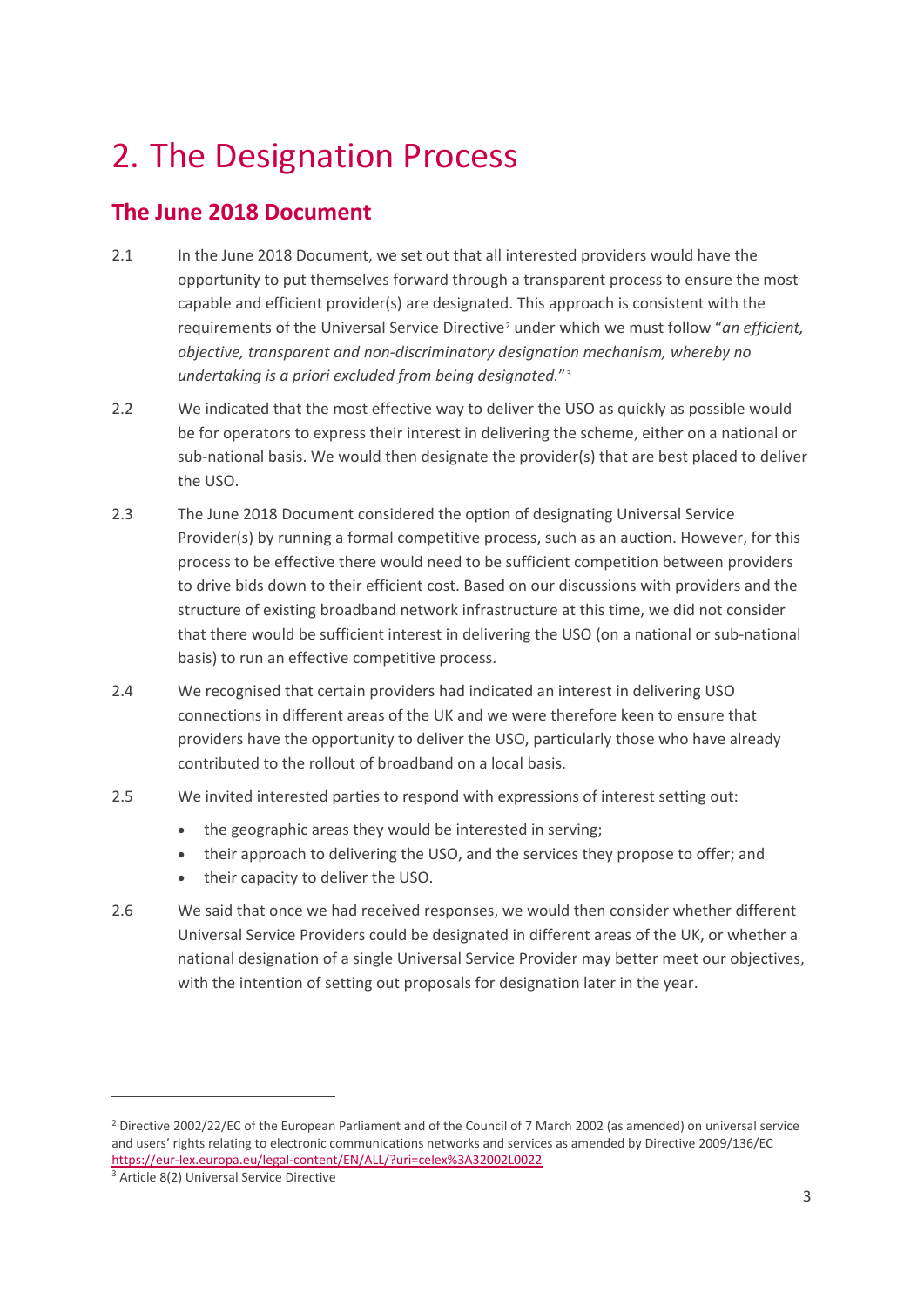## **Responses to the June 2018 Document**

- 2.7 We received 11 responses to the June 2018 Document. Of those respondents, 5 expressed an interest in being a Universal Service Provider:
	- Broadway Partners
	- BT
	- **Hyperoptic**
	- KCOM
	- Quickline Communications
- 2.8 A further 3 respondents commented on the designation process itself without expressing an interest in being designated as a Universal Service Provider, these were:
	- Gigaclear
	- Internet Service Provider's Association (ISPA)
	- Speedchecker Ltd.
- 2.9 Responses were also received from Bentley Walker, OneWeb and CityFibre, none of which expressed an interest in being a Universal Service Provider nor commented on the designation process.<sup>[4](#page-6-0)</sup> In this document we address only comments relating to the designation process. We will consider comments received on other matters, including the responses that suggest the Universal Service Provider should be required to utilise all existing networks in delivering the USO, in a consultation later this year which will set out proposals for formal designation of Universal Service Providers and regulatory obligations.

## **Consideration of responses**

 $\overline{a}$ 

- 2.10 Quickline, OneWeb, Hyperoptic, CityFibre, Broadway Partners, BT and Bentley Walker did not comment specifically on our proposed approach to designation, although Hyperoptic agreed that we should be open to sub-national designation.
- 2.11 ISPA said that it will be important to ensure any system of designation designed by Ofcom is able to utilise existing infrastructure to expand networks in areas where providers already have a significant footprint. CityFibre also said that the Universal Service Provider should use pre-existing full-fibre infrastructure.
- 2.12 Gigaclear agreed with our proposal for a direct designation approach and considered that whoever is designated should consider utilising pre-existing open access full fibre network infrastructure where such a network is available within the relevant local authority boundary.
- 2.13 Speedchecker Ltd expressed its support for Ofcom's decision to consider all providers when deciding who to designate. It also considered the USO can best be delivered by a mix of multiple operators.

<span id="page-6-0"></span><sup>4</sup> It was not clear from Bentley Walker's response whether they were interested being designated as a USP, we are clarifying this with them.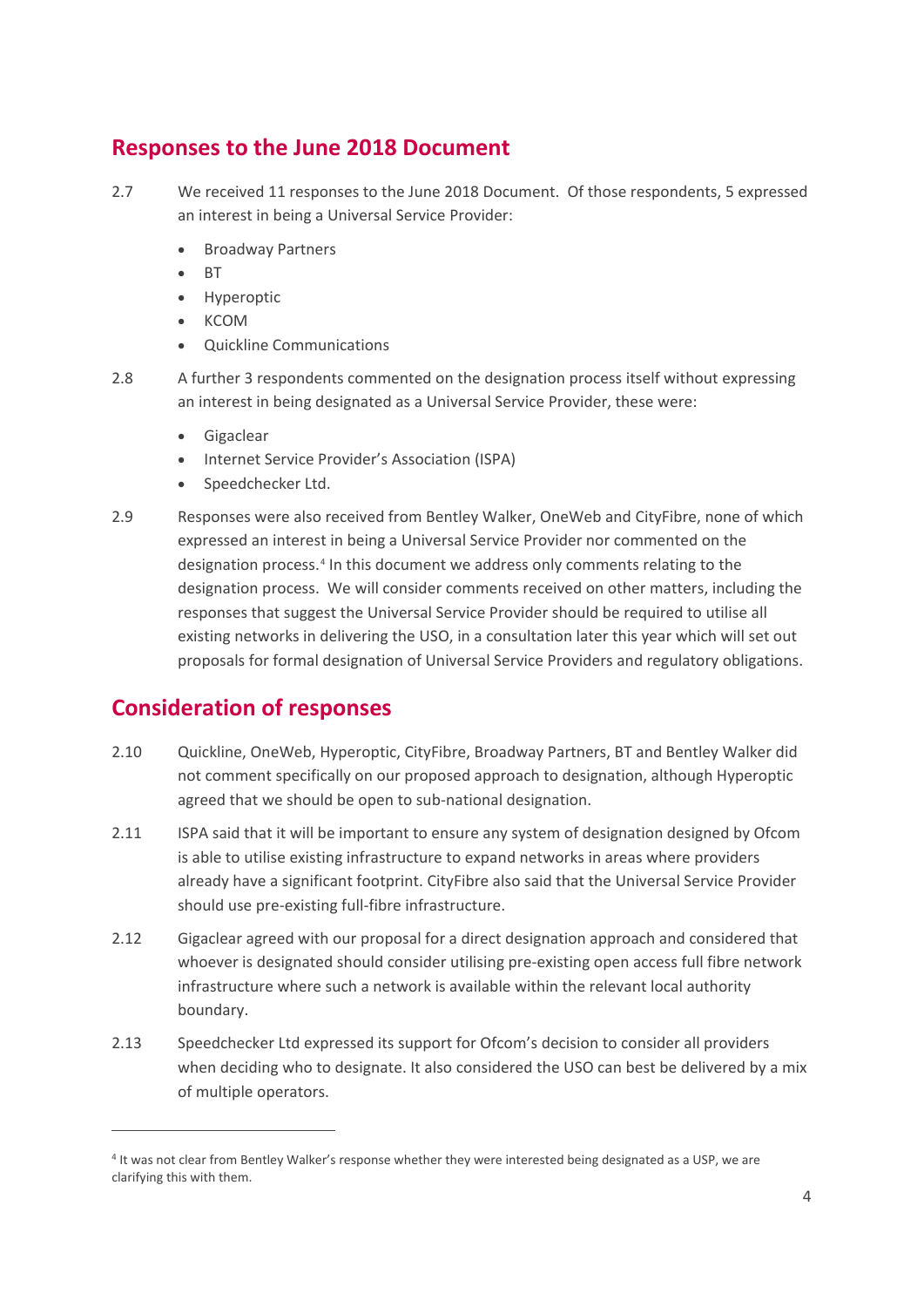2.14 None of the operators that responded raised any objection to us pursuing a direct designation approach.

## **Proposals on the designation process**

2.15 We have identified several processes by which Universal Service Provider(s) might be designated, including direct designation, and a competitive tender process such as an auction or procurement. We remain of the view that a direct designation process is the most appropriate route. A direct designation approach will allow the USO to be implemented quickly whilst at the same time ensuring that the process is open to all providers that may be interested in being designated.

### **Primary objectives**

- 2.16 In fulfilling our duties under the Act when implementing the USO, our primary objectives are:
	- **Speed:** to deliver the USO as quickly as possible, so consumers benefit as soon as possible;
	- **Effectiveness**: to ensure any designated provider can deliver services that meet the USO specifications; and
	- **Efficiency:** to ensure the cost of delivery, and therefore impact on industry and consumers, is minimised.

### **Assessment of designation approaches**

- 2.17 The three designation approaches that we have identified as being potential options for designating the Universal Service Provider are:
	- a) **Auction process** Ofcom would define lots (i.e. the number of premises, the specification, quality parameters etc.) prior to the auction. Providers would then submit bids to deliver some, or all, of these lots. The lowest cost bidder would be designated as the Universal Service Provider for each lot. The winning bid would determine the terms of supply.
	- b) **Procurement process** providers would submit bids which would be evaluated against a pre-determined set of criteria, including the cost to deliver the USO. Ofcom would assess submissions against the criteria and designate the operator that most effectively meets them. As with an auction the winning bid would determine the terms of supply.
	- c) **Direct Designation** we would assess potential Universal Service Provider(s) against our overall objectives to determine which provider(s) to designate, and on what basis. Funding arrangements are then determined at a later date if the USP faces an unfair net cost burden.
- 2.18 We continue to believe that a competitive process in the form of an auction would not be appropriate, either on a national or sub-national basis. Our reasons are as follows: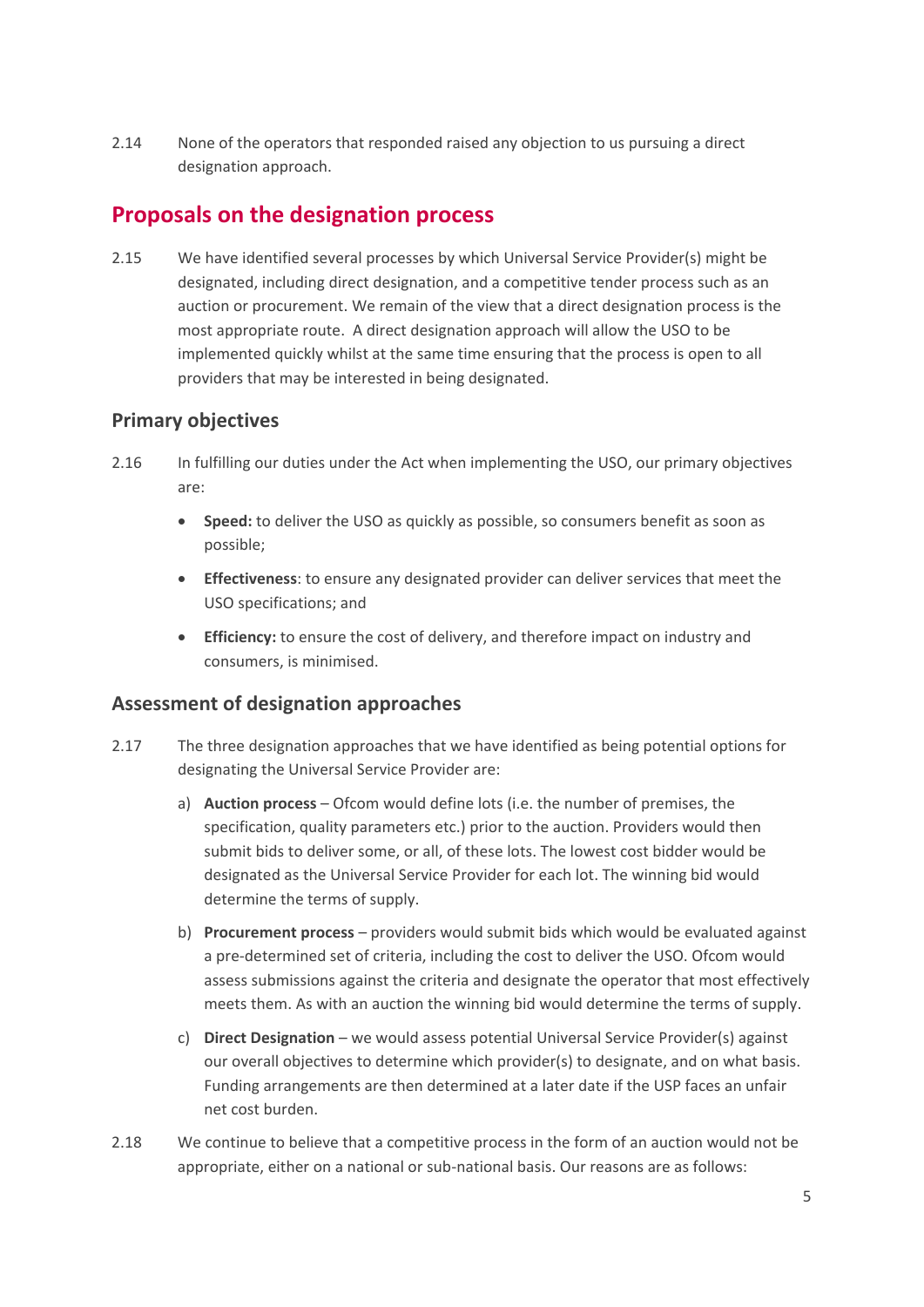- First, an auction requires a clear definition of the rights and obligations being bid for. In this case, there are several parameters defining the service, which adds complexity. There is a possibility that the winning bid (lowest subsidy bid) could be one which involved services being offered to consumers at a very high price (potentially conflicting with the aim of affordable USO services). Furthermore, a winning bid which minimised the subsidy through being low cost might be one which compromised on network rollout (e.g. speed or quality of delivery) or subsequent service provision (e.g. making the delivery of at least 10Mbps at all times less likely or delivering lower quality customer support).
- Second, an effective auction process requires there to be sufficient competition between potential providers to drive bids down to their efficient cost of delivering the USO. No provider (other than BT) has indicated that it would be prepared to be designated on a national basis. Even if we were to conduct an auction on a sub-national basis, there is only one Local Authority in which we have received more than two expressions of interest, while large areas of the country have attracted no expressions of interest. We consider that it is unlikely that an auction process involving just two bidders would be sufficient to reveal the efficient costs of delivering the USO. As such, an auction approach is unlikely to best meet our objectives in this case.
- Third, auctions are further complicated when the rights and obligations being awarded have synergies between them. For example, sub-national lots are likely to have complementarities between them because of common costs in network deployment or operation. As such a bid in one area may be contingent on being awarded an adjacent area, for example. This can lead to risks of stranding – i.e. winning bidders being left with an area to serve at a price which was only viable if they were awarded adjacent areas. Whilst auctions can be designed to mitigate these risks, this adds complexity to the process.
- 2.19 We have also considered the merit of carrying out a procurement exercise to select the preferred provider of the USO. We note that an effective procurement process also relies to some extent on rivalry between bidders. We do not consider that a procurement approach is likely to deliver benefits over direct designation, whereas there are a number of advantages to a direct designation approach. First, we consider that direct designation can be achieved more quickly than running a procurement exercise. Second, under a procurement process, we would be likely to have to revert to a direct designation approach if an operator withdrew. Third, a direct designation approach also provides the flexibility to take account of various uncertainties that may arise during our USO implementation process, rather than requiring us to specify the terms of procurement in a way which provides for all possible eventualities. It also allows us to carry out an ex-post assessment of the actual net cost burden falling to the Universal Service Provider(s), which is highly uncertain at the point of designation.
- 2.20 In light of the advantages of a direct designation approach and assessing each approach against our primary objectives, we consider that a direct designation approach is more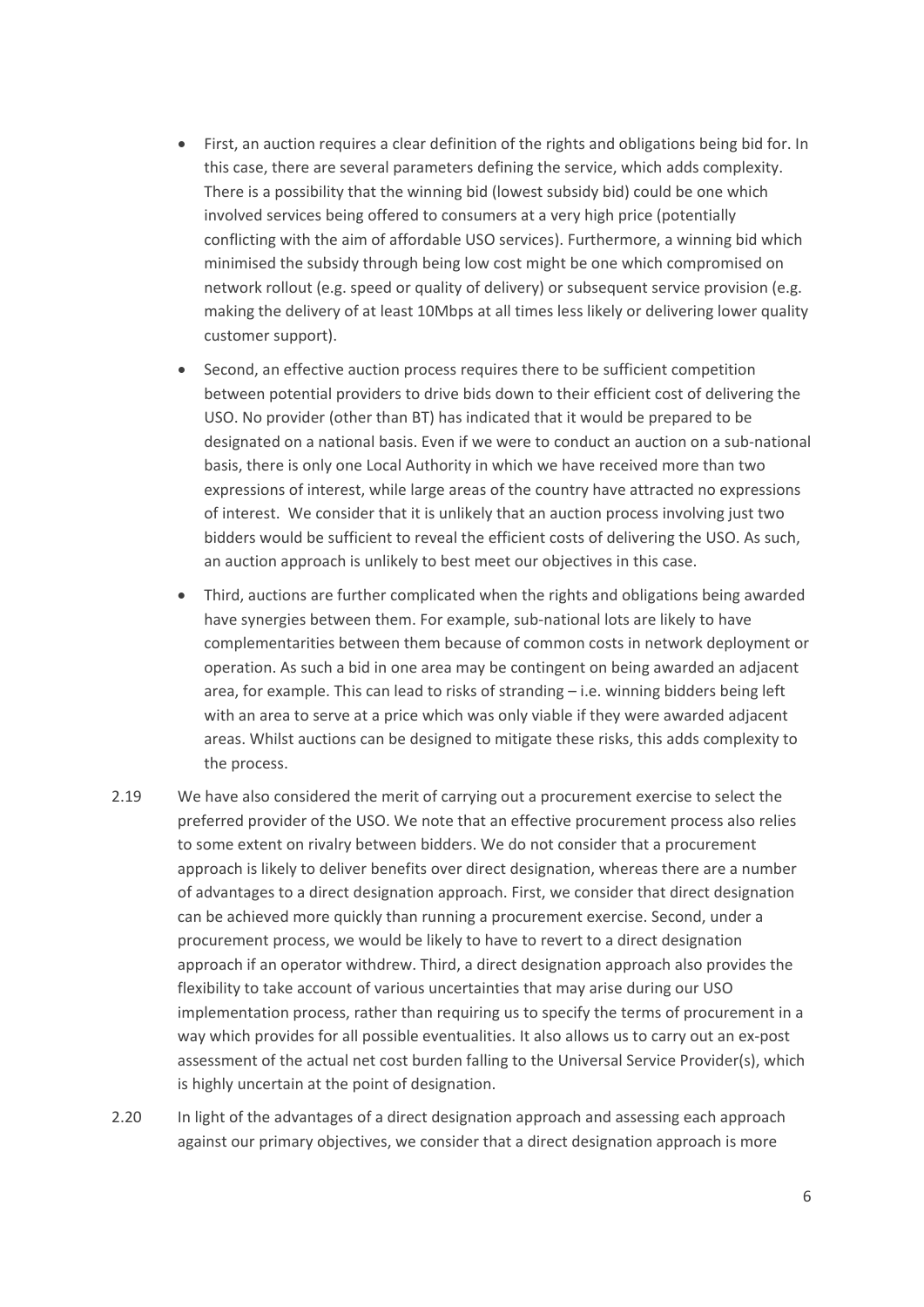likely to meet these objectives, particularly with regard to the speed of delivery and in light of the need for flexibility given the uncertainties which remain.

2.21 To implement this in line with the statutory framework, we therefore set out draft regulations in Annex 1 for consultation.

### **Assessment of who to designate as the Universal Service Provider(s) under a direction designation approach**

- 2.22 Under a direct designation approach, we would need to make a final decision on whom to designate as the Universal Service Provider(s). To make this decision, we would assess submissions from operators against a set of criteria. In our June 2018 Document we outlined a number of factors that we would consider when carrying out our assessment of who should be the Universal Service Provider(s). These factors are set out below and are likely to inform our decision:
	- the geographic areas applicants would be interested in being the Universal Service Provider for, based on Local Authority boundaries;
	- the process through which they would assess whether premises are eligible for the USO, particularly, how providers would forecast take-up and how quickly they would respond to requests;
	- the technology mix they plan to use to deliver the USO and the timeframes involved;
	- the quality of service that would be provided to USO premises;
	- the prices applicants would offer to USO premises in order to be satisfied that the service is affordable;
	- the complaint handling process that would apply to USO premises;
	- the operators' corporate structure and management; and
	- the sources of funding that operators have in order to fund the USO.

## **Draft regulations**

- 2.23 Under section 66(1) of the Act, before designating a Universal Service Provider, Ofcom is required to make regulations setting out the process by which providers will be designated. Those regulations must:
	- not authorise the designation of a person other than a communications provider except in respect of conditions relating to directories and directory enquiry services;
	- include provision as to the procedure to be followed in the case of a review of designations; and
	- provide for a person's designation as a Universal Service Provider to cease in the event that the conditions to which it is subject are all revoked.
- 2.24 The procedure set out in the regulations must be one which appear to Ofcom to be:
	- efficient, objective and transparent; and
	- not to involve, or to tend to give rise to, any undue discrimination against any person or description of persons.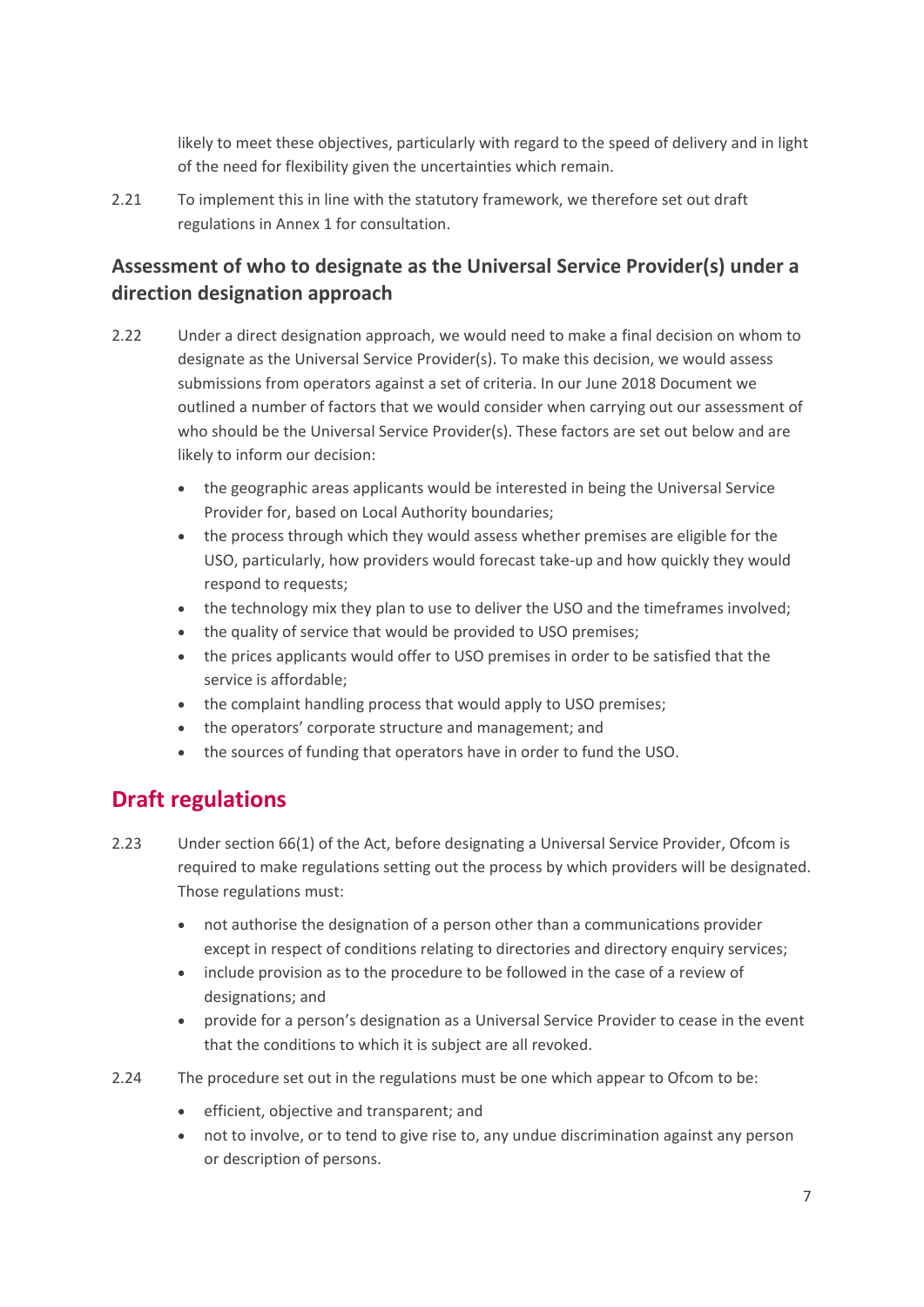- 2.25 The draft regulations contained in Annex 1 set out a procedure which we have designed to meet the requirements of section 66 of the Act. Under those procedures, we will set out proposals for designating a particular person as a Universal Service Provider and may also include proposals for the universal service conditions to be applied to that person. Where we make designation proposals, we will also invite alternative proposals from any providers who think that they are better placed to deliver the USO (or elements thereof) to ensure that there is no undue discrimination against any person or description of persons. Should any alternative providers come forward, we will carefully consider their proposals before reaching our conclusion.
- 2.26 The draft regulations set out in Annex 1 would apply not only to the designation of Universal Service Providers for the broadband connections and services set out in the Order. The process which is set out in those draft regulations would, if made, apply equally to any subsequent designation of providers for other elements of a universal service. BT and KCOM have already been designated as Universal Service Providers in respect of the services set out in The Electronic Communications (Universal Service) Order 2003. Those designations were made under the Electronic Communications (Universal Service) Regulations 2003 ("the 2003 Regulations") which were made by the Secretary of State prior to the coming into force of the Act.
- 2.27 We are proposing to revoke the 2003 Regulations to ensure that any future designation will follow the same procedure as that set out in the draft regulations contained in Annex 1. In doing so, we are mindful of the need to ensure that the designations made under the 2003 Regulations continue to have effect. We have therefore included a provision to this effect in the draft regulations.
- 2.28 In accordance with the requirements of section 403 of the Act, we are now consulting on the draft regulations for a one-month period.

### **Next steps**

- 2.29 This consultation will close on 15 October. Subject to responses to this consultation, we intend to proceed to make the regulations contained in Annex 1 setting out the procedure for designation of Universal Service Providers.
- 2.30 At the same time, we will set out proposals for the designation of providers responsible for delivery of the broadband connections and services set out in the Order. We will also set out proposals for the universal service conditions to be applied to those persons. We intend to issue those proposals for consultation later this year.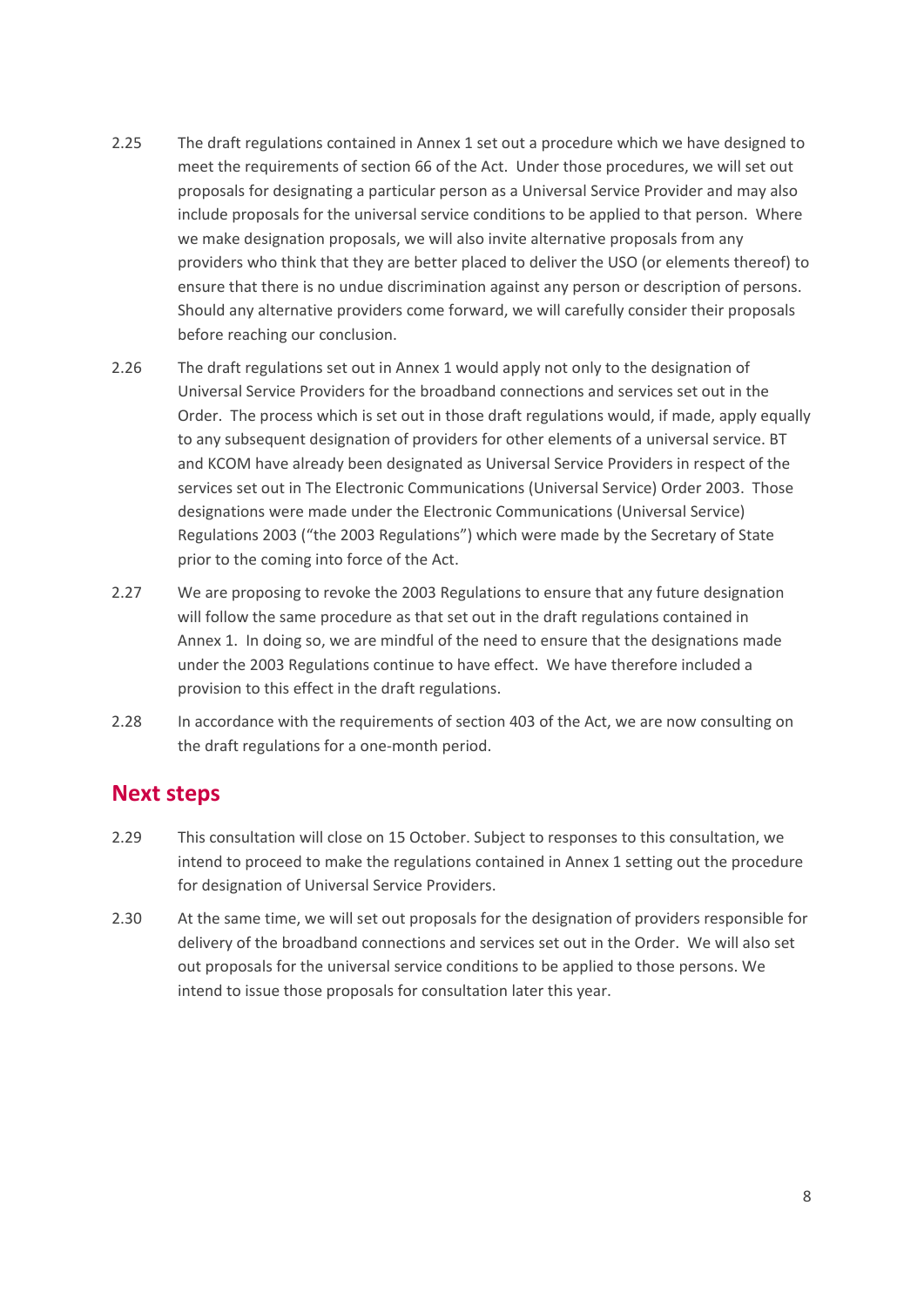# <span id="page-11-0"></span>A1. Draft Regulations

#### STATUTORY INSTRUMENTS

### **2018 No.**

## **ELECTRONIC COMMUNICATIONS**

## The Electronic Communications (Universal Service) Regulations 2018

| Made                | $ -$ | $\overline{\phantom{a}}$ |  | *** |
|---------------------|------|--------------------------|--|-----|
| Coming into force - |      |                          |  | *** |

The Office of Communications ("OFCOM"), in exercise of the powers conferred by section 66(1) of the Communications Act  $2003<sup>(1)</sup>$  $2003<sup>(1)</sup>$  $2003<sup>(1)</sup>$ , makes the following Regulations.

#### **Citation and commencement**

**1.** These Regulations may be cited as the Electronic Communications (Universal Service) (Designation) Regulations 2018 and shall come into force on [\*\*\*\*\*\*\*\*].

#### **Interpretation**

**2.** In these Regulations—

- (a) "the 2003 Order" means the Electronic Communications (Universal Service) Order 2003([2](#page-11-2));
- (b) "the 2018 Order" means the Electronic Communications (Universal Service) (Broadband) Order  $2018(3)$  $2018(3)$  $2018(3)$ ;
- (c) "the Act" means the Communications Act 2003;
- (d) "the universal service" means the provision in the United Kingdom of the services and facilities set out in the 2003 Order, the 2018 Order and any further Order which may be made by the Secretary of State in accordance with section 65 of the Act; and
- (e) "universal service provider" means a person who is designated to provide the whole or part of the universal service.

#### **Revocations**

**.** 

**3.**—(1) The Electronic Communications (Universal Service) Regulations 2003([4](#page-11-4)) are revoked in their entirety.

<span id="page-11-1"></span> $(1)$ 2003 c. 21.

<span id="page-11-2"></span> $(2)$ 2) S.I. 2003/1904.

<span id="page-11-3"></span> $\binom{3}{ }$ 3) S.I. 2018/445.

<span id="page-11-4"></span> $(4)$ 4) S.I. 2003/33.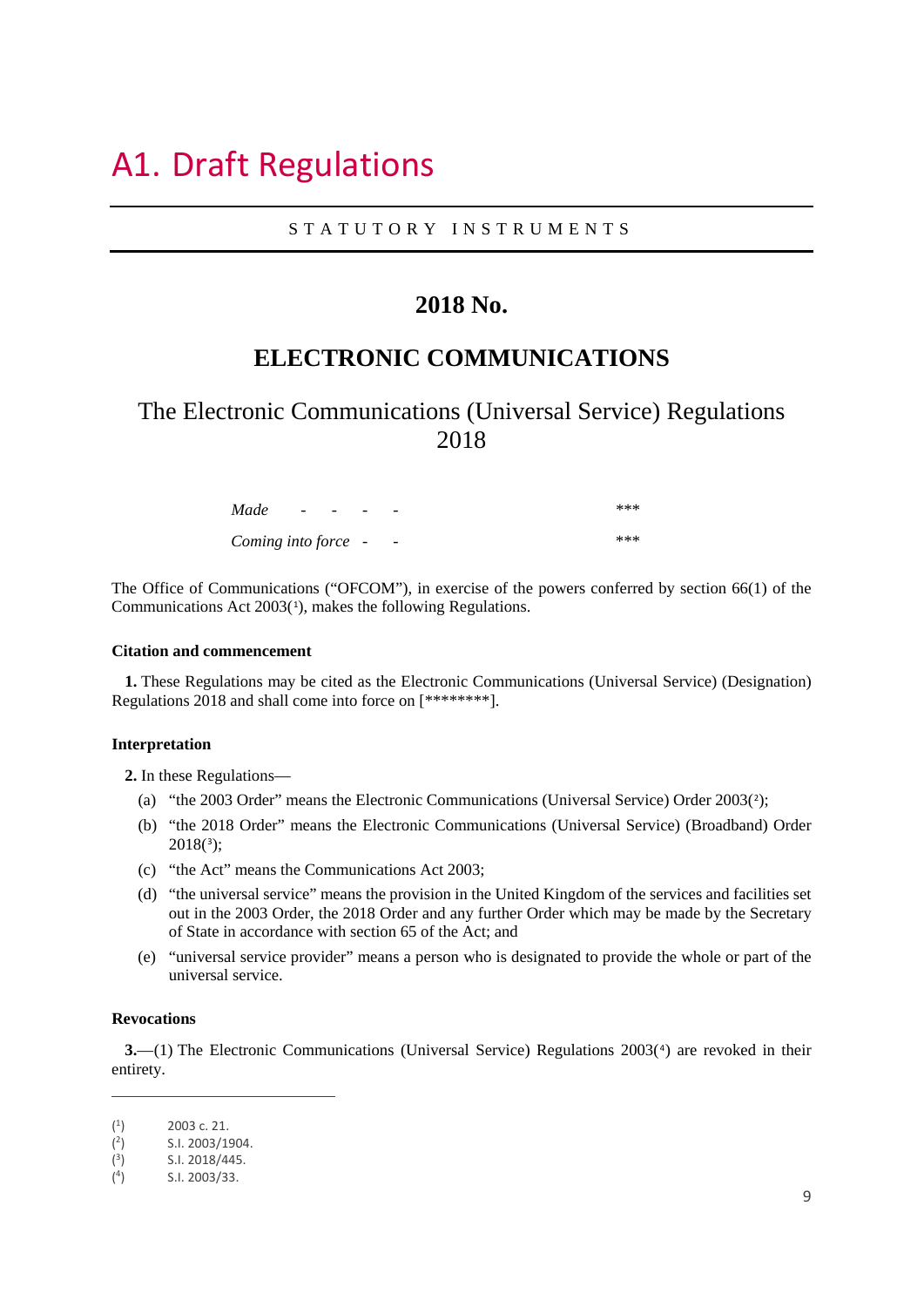(2) Any designation of a universal service provider made, and any conditions set, under the Electronic Communications (Universal Service) Regulations 2003, prior to the revocation of those Regulations shall have effect as if made under these Regulations.

#### **Designation of universal service provider**

**4.**—(1) In order to secure the universal service, OFCOM may propose the designation of such persons as they consider appropriate as universal service providers.

(2) Proposals for designating any person as a universal service provider shall be by means of a notification published by OFCOM—

- (a) stating that they are proposing to designate that person as a universal service provider;
- (b) giving the reasons for making that proposal;
- (c) inviting alternative proposals from any other person to be designated as a universal service provider instead of the person stated in the notification; and
- (d) specifying the period within which representations about OFCOM's proposal, including any alternative proposals, may be made.

(3) The notification may also set out the conditions that OFCOM are proposing to set on a person designated as a universal service provider in accordance with sections 45 to 48C and 67 of the Act.

(4) The period specified for the purposes of paragraph (2)(d) must be one of not less than one month, beginning with the day after the day on which the notification was published.

(5) The publication of a notification under this regulation must be in such manner as appears to OFCOM to be appropriate for bringing it to the attention of the persons who, in OFCOM's opinion, are likely to have an interest in it, or be affected by it.

(6) Where following publication of a notification in accordance with paragraph (2), OFCOM receive, within the period specified for the purposes of paragraph (2)(d), an alternative proposal from a person to be designated as a universal service provider instead of the person stated in the notice they shall—

- (a) consider that alternative proposal; and
- (b) determine whether or not, in their opinion, it would be appropriate to propose to designate that person as a universal service provider instead of the person stated in the notification.

(7) Where OFCOM determine, in accordance with paragraph (6)(b), that it would be appropriate to propose to designate another person as a universal service provider instead of the person stated in the notification, they must, before confirming that proposal, publish a notification in accordance with paragraph (2).

 $(8)$  If—

- (a) OFCOM have considered every representation about the proposals set out in a notification published under paragraph (2) that is made to them within the period specified in the notification; and
- (b) OFCOM have determined, in accordance with paragraph (6)(b), that it would not be appropriate to propose to designate another person as a universal service provider instead of the person stated in the notification,

OFCOM may, by publication of a further notification, make the proposed designation, with or without modification.

(9) OFCOM may designate a person other than a communications provider for the purposes of conditions relating to—

- (a) the supply of directories capable of being used in connection with the use of an electronic communications network or electronic communications service; and
- (b) the making available of directory enquiry facilities capable of being used for purposes connected with the use of such a network or service.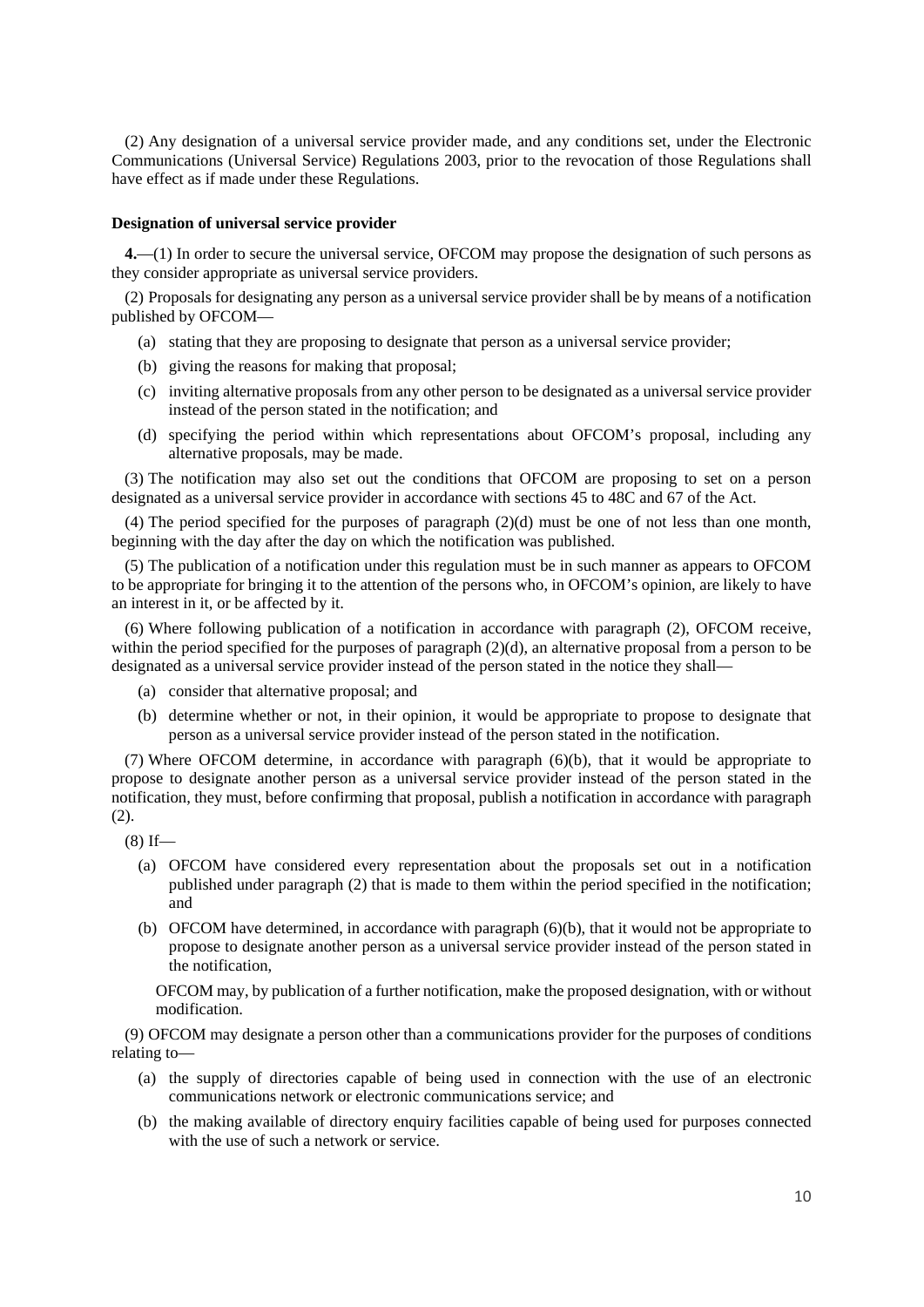#### **Review of designation**

**5.**—(1) OFCOM may from time to time—

- (a) review the designations for the time being in force in accordance with these Regulations; and
- (b) on such a review, consider what (if any) universal service conditions should continue to apply to each of the designated persons.

(2) Where OFCOM undertake a review of the designations in accordance with paragraph (1), it shall do so in such manner as appears to OFCOM to be appropriate for bringing it to the attention of the persons who, in OFCOM's opinion, are likely to have an interest in it, or be affected by it.

(3) Where, following a review of any designation in accordance with paragraphs (1) and (2), the universal service conditions applicable to a designated person are all revoked, the designation of that person as a universal service provider shall immediately cease to have effect.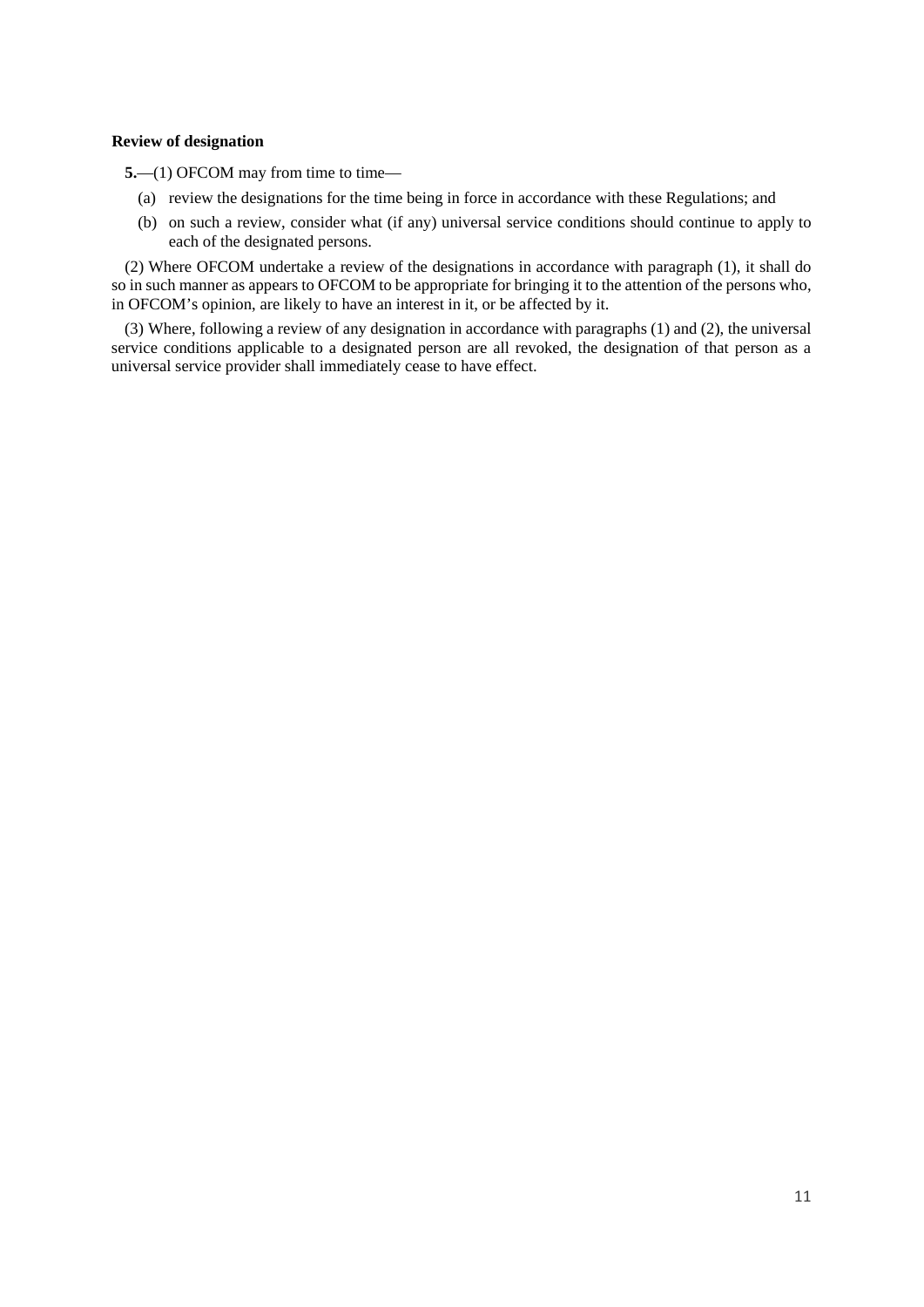# <span id="page-14-0"></span>A2. Responding to this consultation

## **How to respond**

- A2.1 Ofcom would like to receive views and comments on the issues raised in this document, by 5pm on 15 October 2018.
- A2.2 You can download a response form from [https://www.ofcom.org.uk/consultations-and](https://www.ofcom.org.uk/consultations-and-statements/category-3/implementing-broadband-universal-service-obligation)[statements/category-3/implementing-broadband-universal-service-obligation.](https://www.ofcom.org.uk/consultations-and-statements/category-3/implementing-broadband-universal-service-obligation) You can return this by email or post to the address provided in the response form.
- A2.3 If your response is a large file, or has supporting charts, tables or other data, please email it to [Broadband.USO@ofcom.org.uk,](mailto:Broadband.USO@ofcom.org.uk) as an attachment in Microsoft Word format, together with the cover sheet [\(https://www.ofcom.org.uk/consultations-and](https://www.ofcom.org.uk/consultations-and-statements/consultation-response-coversheet)[statements/consultation-response-coversheet\)](https://www.ofcom.org.uk/consultations-and-statements/consultation-response-coversheet).
- A2.4 Responses may alternatively be posted to the address below, marked with the title of the consultation:

Jack Gaches Ofcom Riverside House 2A Southwark Bridge Road London SE1 9HA

- A2.5 We welcome responses in formats other than print, for example an audio recording or a British Sign Language video. To respond in BSL:
	- Send us a recording of you signing your response. This should be no longer than 5 minutes. Suitable file formats are DVDs, wmv or QuickTime files. Or
	- Upload a video of you signing your response directly to YouTube (or another hosting site) and send us the link.
- A2.6 We will publish a transcript of any audio or video responses we receive (unless your response is confidential)
- A2.7 We do not need a paper copy of your response as well as an electronic version. We will acknowledge receipt if your response is submitted via the online web form, but not otherwise.
- A2.8 You do not have to answer all the questions in the consultation if you do not have a view; a short response on just one point is fine. We also welcome joint responses.
- A2.9 It would be helpful if your response could include direct answers to the questions asked in the consultation document. The questions are listed at Annex 5. It would also help if you could explain why you hold your views, and what you think the effect of Ofcom's proposals would be.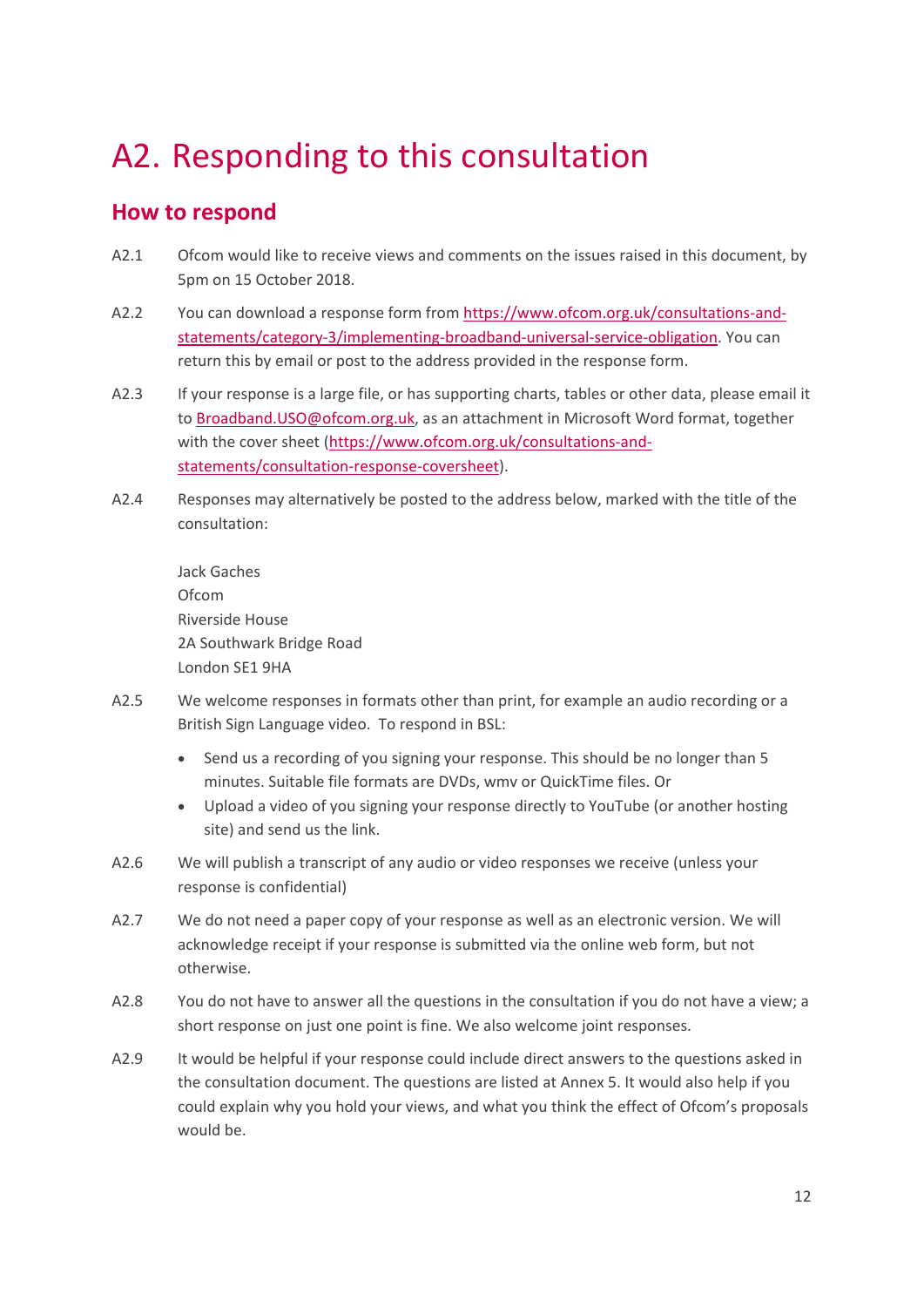A2.10 If you want to discuss the issues and questions raised in this consultation, please contact Jack Gaches on 020 783 4254, or by email to [jack.gaches@ofcom.org.uk.](mailto:jack.gaches@ofcom.org.uk)

## **Confidentiality**

- A2.11 Consultations are more effective if we publish the responses before the consultation period closes. In particular, this can help people and organisations with limited resources or familiarity with the issues to respond in a more informed way. So, in the interests of transparency and good regulatory practice, and because we believe it is important that everyone who is interested in an issue can see other respondents' views, we usually publish all responses on our website, [www.ofcom.org.uk,](http://www.ofcom.org.uk/) as soon as we receive them.
- A2.12 If you think your response should be kept confidential, please specify which part(s) this applies to, and explain why. Please send any confidential sections as a separate annex. If you want your name, address, other contact details or job title to remain confidential, please provide them only in the cover sheet, so that we don't have to edit your response.
- A2.13 If someone asks us to keep part or all of a response confidential, we will treat this request seriously and try to respect it. But sometimes we will need to publish all responses, including those that are marked as confidential, in order to meet legal obligations.
- A2.14 Please also note that copyright and all other intellectual property in responses will be assumed to be licensed to Ofcom to use. Ofcom's intellectual property rights are explained further at https://www.ofcom.org.uk/about-ofcom/website/terms-of-use.

## **Next steps**

- A2.15 Following this consultation period, Ofcom plans to publish a statement later this year.
- A2.16 If you wish, you can register to receive mail updates alerting you to new Ofcom publications; for more details please see [https://www.ofcom.org.uk/about](https://www.ofcom.org.uk/about-ofcom/latest/email-updates)[ofcom/latest/email-updates](https://www.ofcom.org.uk/about-ofcom/latest/email-updates)

## **Ofcom's consultation processes**

- A2.17 Ofcom aims to make responding to a consultation as easy as possible. For more information, please see our consultation principles in Annex 3.
- A2.18 If you have any comments or suggestions on how we manage our consultations, please email us a[t consult@ofcom.org.uk.](mailto:consult@ofcom.org.uk) We particularly welcome ideas on how Ofcom could more effectively seek the views of groups or individuals, such as small businesses and residential consumers, who are less likely to give their opinions through a formal consultation.
- A2.19 If you would like to discuss these issues, or Ofcom's consultation processes more generally, please contact: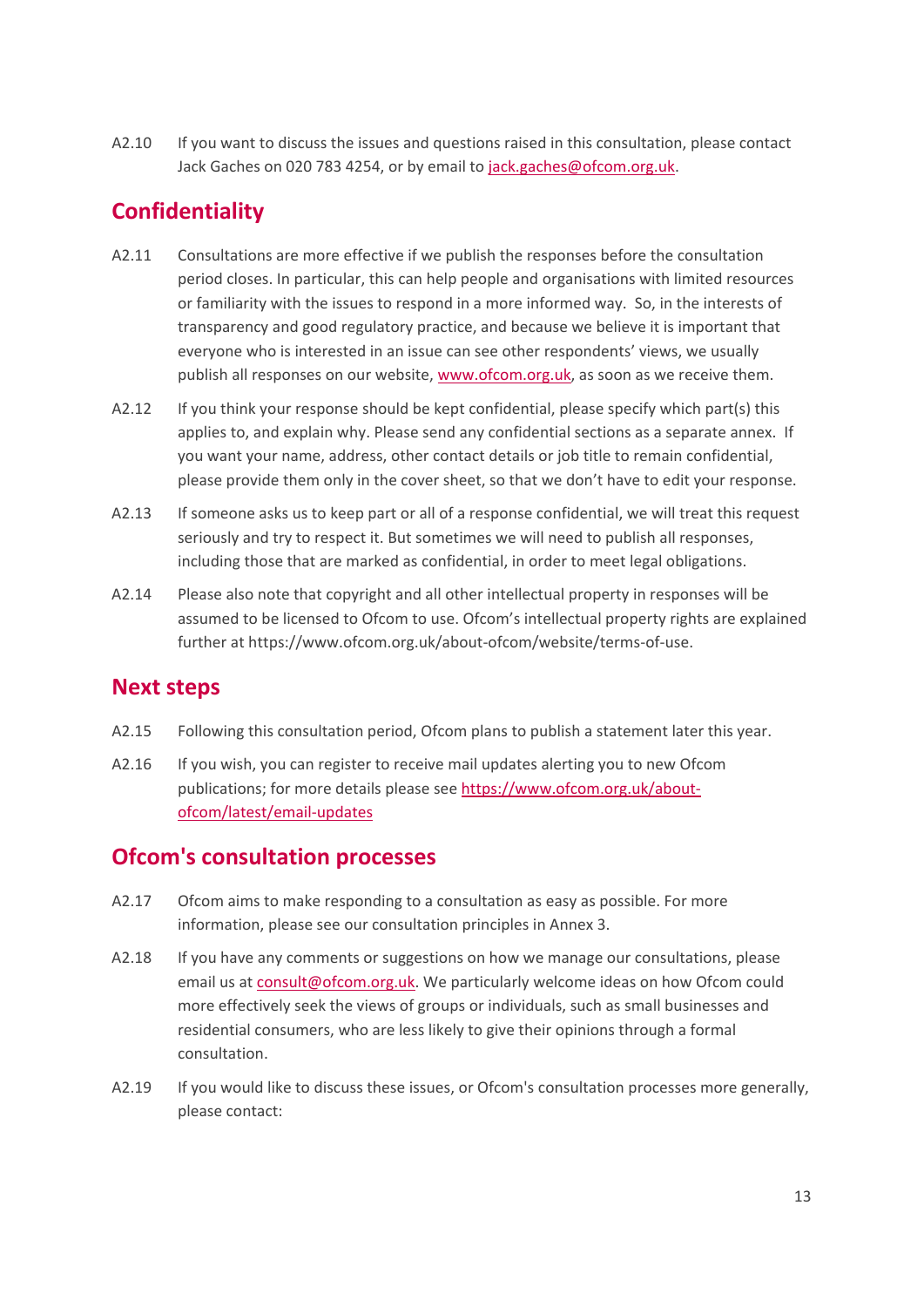Corporation Secretary Ofcom Riverside House 2a Southwark Bridge Road London SE1 9HA Email: [corporationsecretary@ofcom.org.uk](mailto:corporationsecretary@ofcom.org.uk)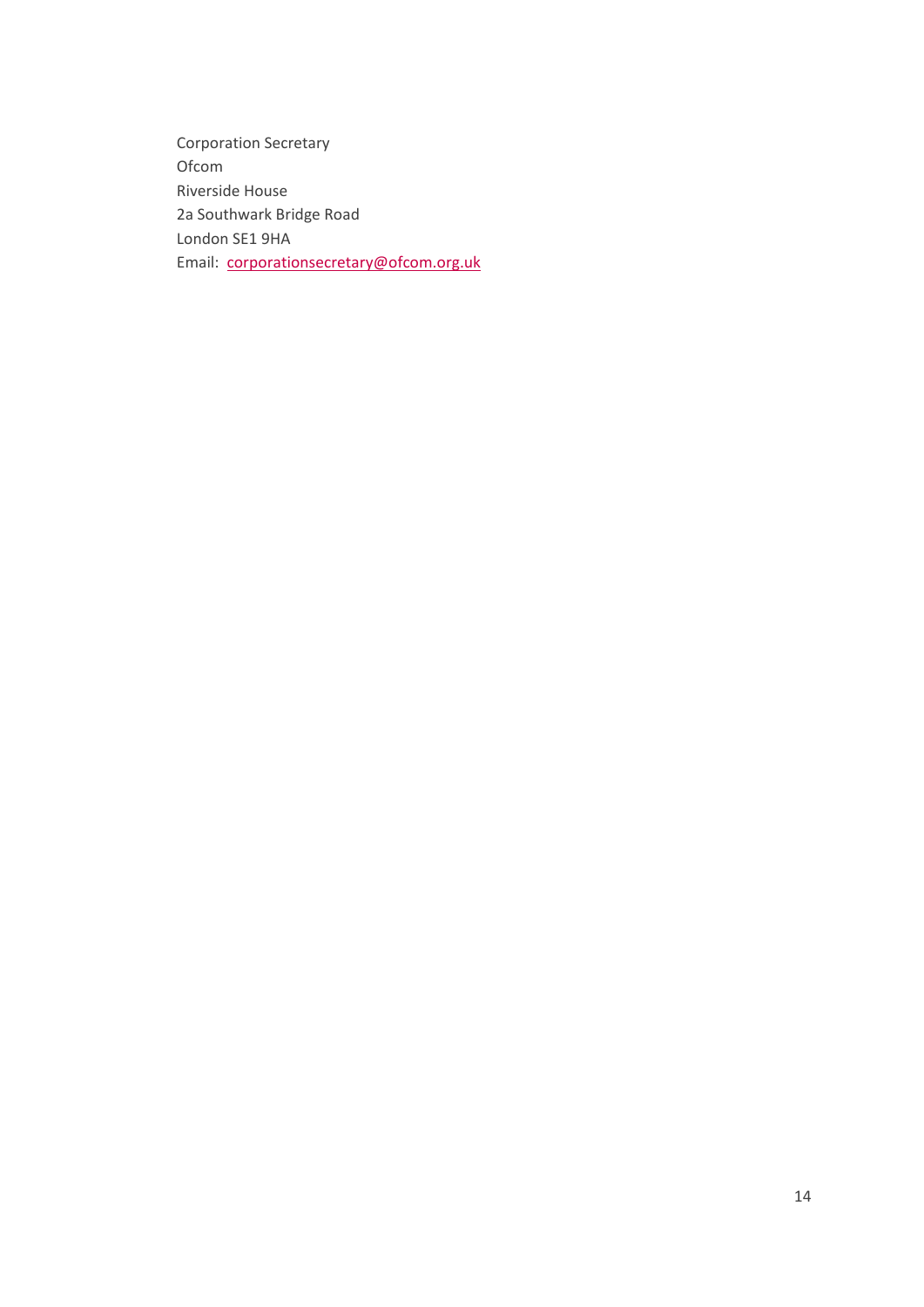# <span id="page-17-0"></span>A3. Ofcom's consultation principles

## **Ofcom has seven principles that it follows for every public written consultation:**

### **Before the consultation**

A3.1 Wherever possible, we will hold informal talks with people and organisations before announcing a big consultation, to find out whether we are thinking along the right lines. If we do not have enough time to do this, we will hold an open meeting to explain our proposals, shortly after announcing the consultation.

### **During the consultation**

- A3.2 We will be clear about whom we are consulting, why, on what questions and for how long.
- A3.3 We will make the consultation document as short and simple as possible, with a summary of no more than two pages. We will try to make it as easy as possible for people to give us a written response. If the consultation is complicated, we may provide a short Plain English / Cymraeg Clir guide, to help smaller organisations or individuals who would not otherwise be able to spare the time to share their views.
- A3.4 We will consult for up to ten weeks, depending on the potential impact of our proposals.
- A3.5 A person within Ofcom will be in charge of making sure we follow our own guidelines and aim to reach the largest possible number of people and organisations who may be interested in the outcome of our decisions. Ofcom's Consultation Champion is the main person to contact if you have views on the way we run our consultations.
- A3.6 If we are not able to follow any of these seven principles, we will explain why.

### **After the consultation**

A3.7 We think it is important that everyone who is interested in an issue can see other people's views, so we usually publish all the responses on our website as soon as we receive them. After the consultation we will make our decisions and publish a statement explaining what we are going to do, and why, showing how respondents' views helped to shape these decisions.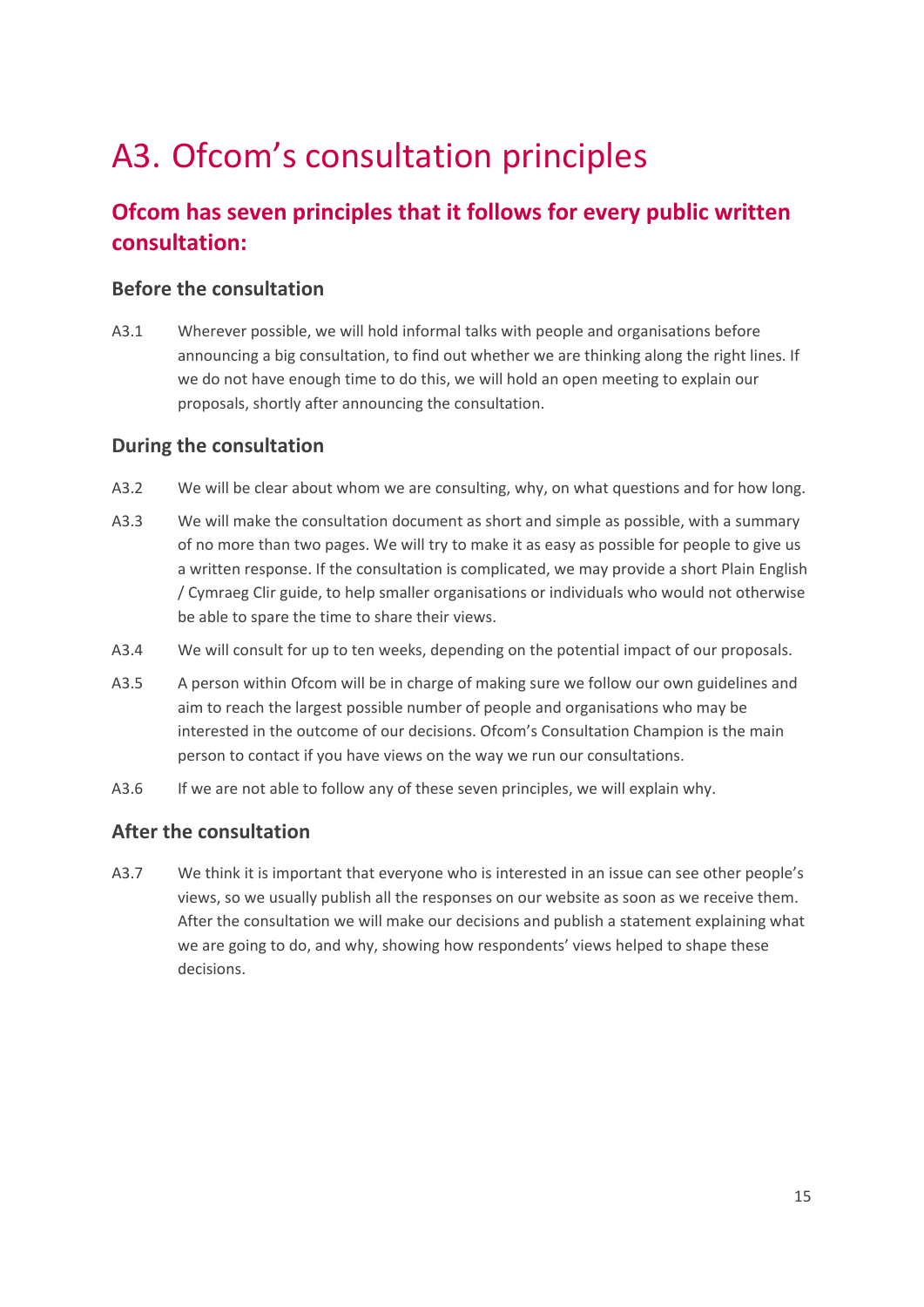# <span id="page-18-0"></span>A4. Consultation coversheet

## **BASIC DETAILS**

| Consultation title:                    | organisation realise |  |  |  |  |
|----------------------------------------|----------------------|--|--|--|--|
| To (Ofcom contact):                    |                      |  |  |  |  |
| Name of respondent:                    |                      |  |  |  |  |
| Representing (self or organisation/s): |                      |  |  |  |  |
| Address (if not received by email):    |                      |  |  |  |  |

## **CONFIDENTIALITY**

Please tick below what part of your response you consider is confidential, giving your reasons why

| Nothing                                     |  |
|---------------------------------------------|--|
| Name/contact details/job title              |  |
| Whole response                              |  |
| Organisation                                |  |
| Part of the response                        |  |
| If there is no separate annex, which parts? |  |

If you want part of your response, your name or your organisation not to be published, can Ofcom still publish a reference to the contents of your response (including, for any confidential parts, a general summary that does not disclose the specific information or enable you to be identified)?

\_\_\_\_\_\_\_\_\_\_\_\_\_\_\_\_\_\_\_\_\_\_\_\_\_\_\_\_\_\_\_\_\_\_\_\_\_\_\_\_\_\_\_\_\_\_\_\_\_\_\_\_\_\_\_\_\_\_\_\_\_\_\_\_\_\_\_\_\_\_\_\_\_\_\_\_\_\_\_\_\_\_

## **DECLARATION**

I confirm that the correspondence supplied with this cover sheet is a formal consultation response that Ofcom can publish. However, in supplying this response, I understand that Ofcom may need to publish all responses, including those which are marked as confidential, in order to meet legal obligations. If I have sent my response by email, Ofcom can disregard any standard e-mail text about not disclosing email contents and attachments.

Ofcom seeks to publish responses on receipt. If your response is non-confidential (in whole or in part), and you would prefer us to publish your response only once the consultation has ended, please tick here.

Name Signed (if hard copy)